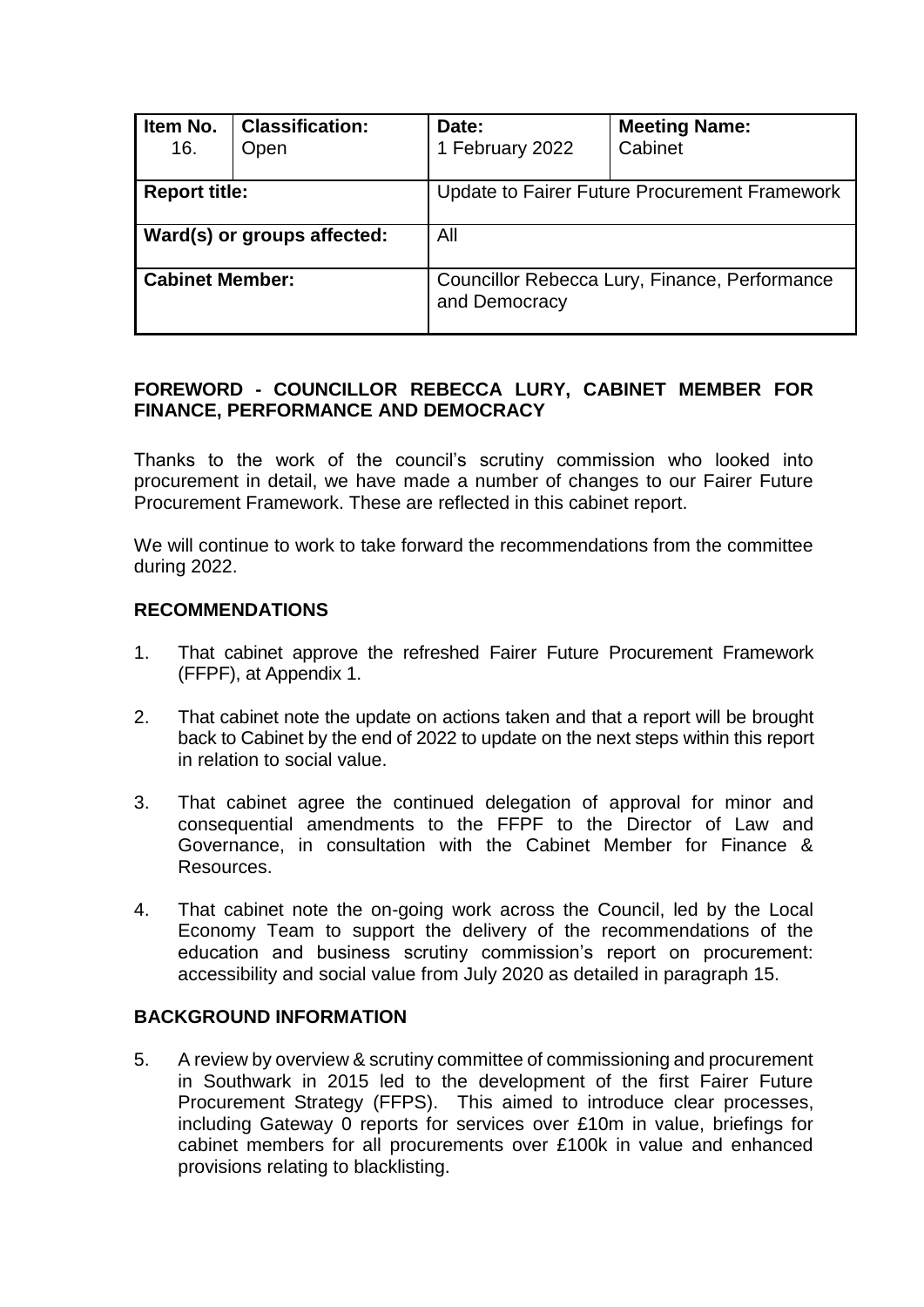- 6. Following this, the council approved the Council Plan 2018-22 and revised Fairer Future Commitments in November 2018. These changes were reflected in an updated document, the Fairer Future Procurement Framework (FFPF), which incorporated changes to legislation, guidance and policies, made reference to social value, the Construction Charter and the End Violence at Work Charter, and strengthened provisions in relation to workforce issues.
- 7. The revised Framework was approved by cabinet on 18 June 2019 and cabinet was also asked to note next steps for enhancing the council's commitment to social value in procurement, with a report to be brought back on their implementation and impact.
- 8. At their meeting in December 2020, cabinet received a report which considered the recommendations made by the education and business scrutiny commission in July 2020 following their investigation into the accessibility of procurement opportunities in Southwark to local businesses and community organisations and their review of the council's early activity to implement social value provisions of its Fairer Future Procurement Framework. This report builds on that and also proposes further changes to ensure this is a living document best supporting the council's needs and aspirations from partner organisations it enters into contracts with.
- 9. A future report progress in relation to the scrutiny report and on updates to the FFPF and were presented to Cabinet on 8 December 2020 and 18 January 2021 respectively.

## **Summary of the business case/justification for the procurement**

- 10. As the education and business scrutiny commission noted in their report to cabinet in July 2020, there is currently a gap between where the council is and where it wishes to be in terms of its strategic ambitions in respect of accessibility to small businesses and existing social value practice within the procurement landscape, as well as having the data to measure and report upon these areas. The report back to cabinet in December 2020 recognised that many of the areas identified through the commission's review need to be considered in the context of broader priorities and work streams already being undertaken across the council, including the Fairer Future Procurement Framework and also Southwark Stands Together, the Borough Plan, and the Economic Renewal Plan. Recommendations which are of particular relevance to the work on the refresh of the FFPF have been considered in the paragraphs below.
- 11. The scrutiny commission recommended that the council should collect equalities data and local spending data. The refreshed FFPF includes a commitment to supporting this aspiration and the ongoing Southwark Stands Together programme, the Economic Renewal Plan aspirations and the refreshed Borough Plan are all relevant to this piece of work. However, the collection of data has significant resource implications (in terms of staffing and potentially changes to IT systems) and its implementation was dependent on additional funding, a bid for which was made as part of the council's 2021-22 budget setting process.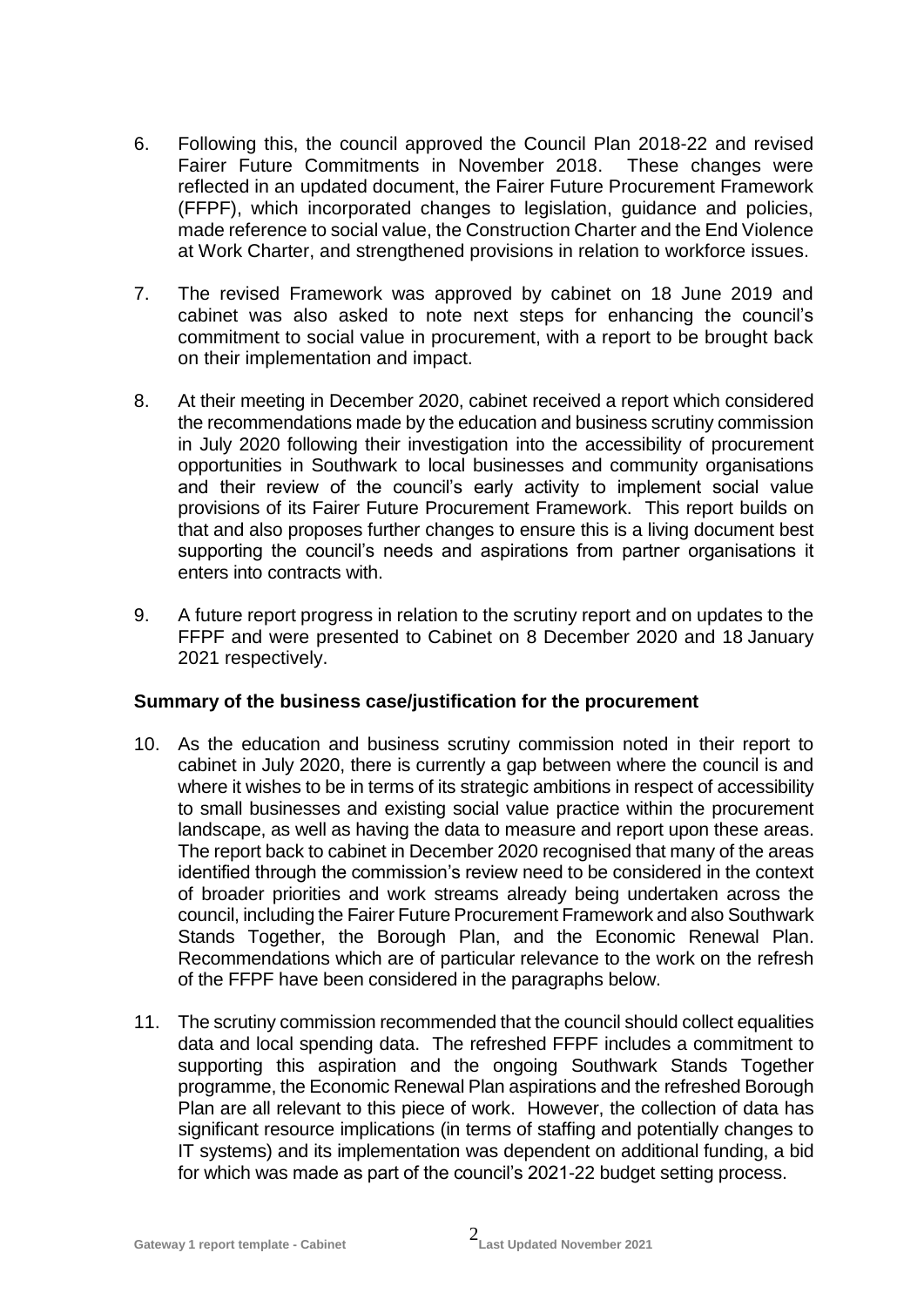- 12. It should be noted that successful implementation of these proposals is dependent on the voluntary provision of information by businesses and work to be undertaken will include consultation and engagement with them.
- 13. The commissioning of external data analysis and training to understand the current situation in relation to Southwark Council is underway following the commissioning of the Centre for Local Economic Strategies (CLES) by the Local Economy Team in support of achieving the scrutiny panel's recommendations. It is intended that this work will support Southwark Council in its aims to increase local spend volumes as part of community wealth building, as well as being shared via the work with Southwark Anchor Institutions in which procurement is a key element.
- 14. The report back to cabinet on the scrutiny commission's review also noted that, in relation to its recommendation that the council should share best procurement practice across departments, this was already in place through newsletters and drop in advisory sessions, but this will always be considered wherever possible.
- 15. It should also be noted that, although some of the actions below have been addressed relatively easily and speedily, others have resourcing implications and are being led by the Local Economy Team who have commissioned the Centre for Local Economic Strategies (CLES) for spend data upon which to baseline the Council's current position in relation to spend with local and small and medium sized businesses. This will form the basis of next steps to deliver on this work.
- 16. The approval of key updates to Equalities, Health Impact and Climate Change Strategy by Cabinet in July 2021 have all been reflected within the updated FFPF to ensure that this is up to date.

# **KEY ISSUES FOR CONSIDERATION**

17. A summary of the updates to the FFPF are included below:

| Update                                                                                                                   | Comment                                                                                                                                                                                                      |  |  |
|--------------------------------------------------------------------------------------------------------------------------|--------------------------------------------------------------------------------------------------------------------------------------------------------------------------------------------------------------|--|--|
| Included reference<br>Southwark<br>to<br>Council's Climate Change Strategy that<br>was approved by Cabinet in July 2021. | Additional work to support procurement<br>on integrating climate change and<br>environmental targets such as climate                                                                                         |  |  |
|                                                                                                                          | change are planned by the Climate<br>Change Team and incorporating any<br>targets and actions into the FFPF will<br>be carried out to keep this up to date.                                                  |  |  |
| Included reference to<br>Southwark<br>Council's Framework for Equality that<br>was approved by Cabinet in July 2021.     | Revised guidance to support the new<br>Framework for<br>Equality<br>for<br>procurement and commissioning is<br>planned for equality impact and needs<br>analysis (EINA) following work by<br>September 2022. |  |  |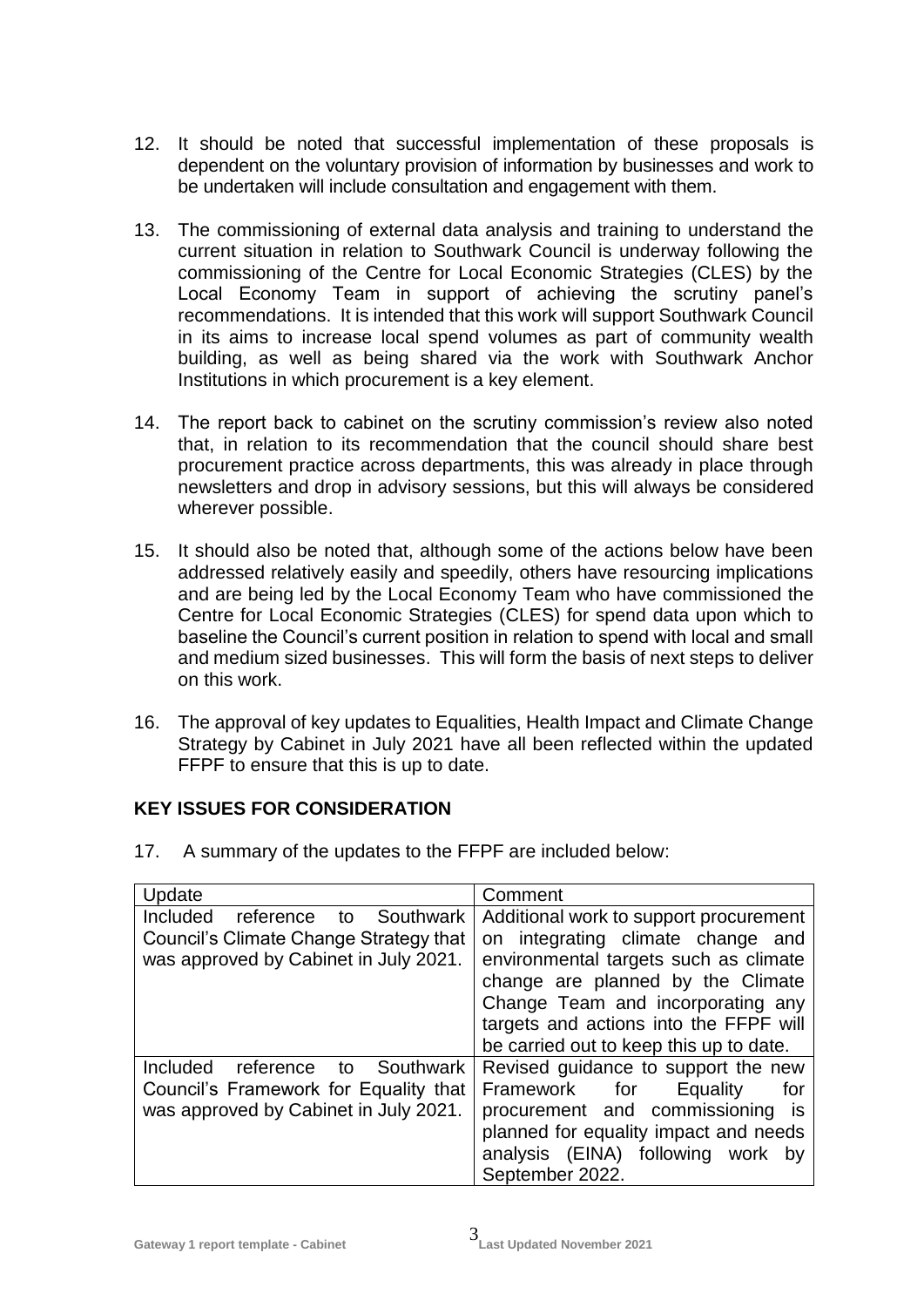| Update                                 | Comment                                   |  |  |
|----------------------------------------|-------------------------------------------|--|--|
| Training for officers around           | As well as the training for officers that |  |  |
| procurement, social value and contract | was developed, including social value     |  |  |
| management.                            | and the achievement of best value, as     |  |  |
|                                        | part of a digital training package        |  |  |
|                                        | available to all staff via                |  |  |
|                                        | MyLearningSource.                         |  |  |
|                                        | A new toolkit on Contract Management      |  |  |
|                                        | best practice that includes the           |  |  |
|                                        | monitoring of FFPF elements and           |  |  |
|                                        | requirements for updating the             |  |  |
|                                        | Contracts Register has been delivered     |  |  |
|                                        | to support officers with contracts to     |  |  |
|                                        | manage.                                   |  |  |
|                                        | On-going reviews on training and          |  |  |
|                                        | capacity building will be undertaken as   |  |  |
|                                        | required in the National Procurement      |  |  |
|                                        | Policy Statement that is detailed later   |  |  |
|                                        | in this report.                           |  |  |
| Updates to terminology to reflect      | This has been carried out in the light of |  |  |
| house style and agreement have been    | the Southwark Stands Together             |  |  |
| reflected in the FFPF.                 | programme within the council.             |  |  |

## **Other areas**

18. Other areas that have come about and may have future impacts on elements for the council's procurement and inclusion within the FFPF are set out below.

## **Modern Slavery**

19. Support and membership of the Task and Finish Group in relation to delivery of the outcomes of the Community Safety Scrutiny Commission's May 2019 report into Modern Slavery is on-going with the Procurement Advice Team as part of this forum. Future updates to the FFPF may flow from any resultant strategy or policy on this, which is expected in mid-2022.

# **Legislative Changes**

- 20. New Public Contract Regulations following Britain's departure from the European Union had been expected. This has now been confirmed as being likely in 2023, with 6 months' notice of implementation. Once knows, a report will come to cabinet updating relevant elements of the constitution and the FFPF.
- 21. A National Procurement Strategy Statement was published by the government in June 2021. The NPPS includes a number of requirements for all Local Authorities and includes the requirement to:
	- Publication of a pipeline of future procurement projects to be undertaken in the next 2-3 years for the council from April 2022.
	- Consider national as well as local priorities in terms of procurement that is undertaken.
	- Review and benchmarking of procurement skills and capacity to deliver to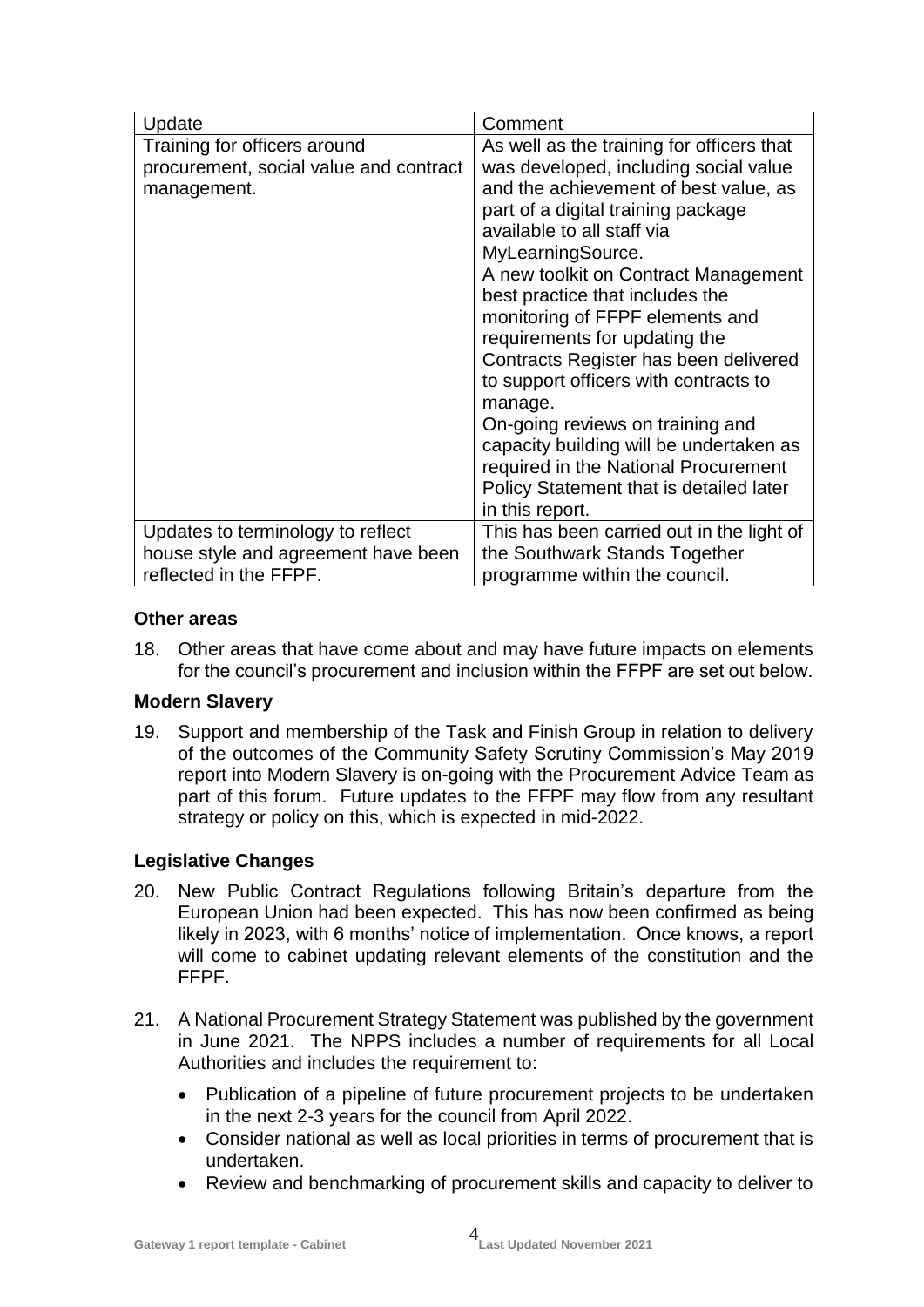the needs of the organisation.

22. Legislation to enact the obligations from the NPPS is expected but the exact working is not yet known. As this the changes to the Public Contract Regulation, this will be monitored to ensure that the council meets its statutory obligations.

## **Medium Term Resource Strategy (MTRS)**

23. The importance of the FFPF in relation to the way in which resources are delivered to the council when it partners with external contractors has meant that reference to the FFPF has been specifically included.

## **Contract Management**

- 24. A Contract Management Toolkit has been developed and implemented to support the Lead Contract Officers within departments to manage and monitor their larger contracts. The Contract Management Toolkit sets out a structure and includes templates and guidance documents that support Southwark's approach to effective contract management. It is designed for contracts with a value over £100,000; however as the toolkit is best practice and can be applied to any contract.
- 25. The purpose of the Contract Management Toolkit is to provide a consistent approach to contract management across the council. The toolkit provides tools, techniques and templates to support contract management at both a strategic and an operational level. It is designed to be flexible and proportionate depending on the nature of the contract.
- 26. Effective contract management is important as it:
	- Ensures the contract is delivered for the purpose it was intended, at agreed levels, workmanship and costs
	- Effectively measures contract compliance and performance in a continuous way
	- Ensures all parties to the contract have an effective working relationship
	- Reduces the risk of disputes and litigation, which can be costly and cause reputational damage
	- Provides clear mechanisms for managing change
	- Ensures accurate and relevant reporting and monitoring including on the FFPF
	- Fulfils the parties' contractual obligations.
- 27. The templates within the toolkit provide guidance for officers to deliver and report on the achievement of the council's commitments within the FFPF as this remains the responsibility of individual departments and contract owners for management, monitoring and reporting.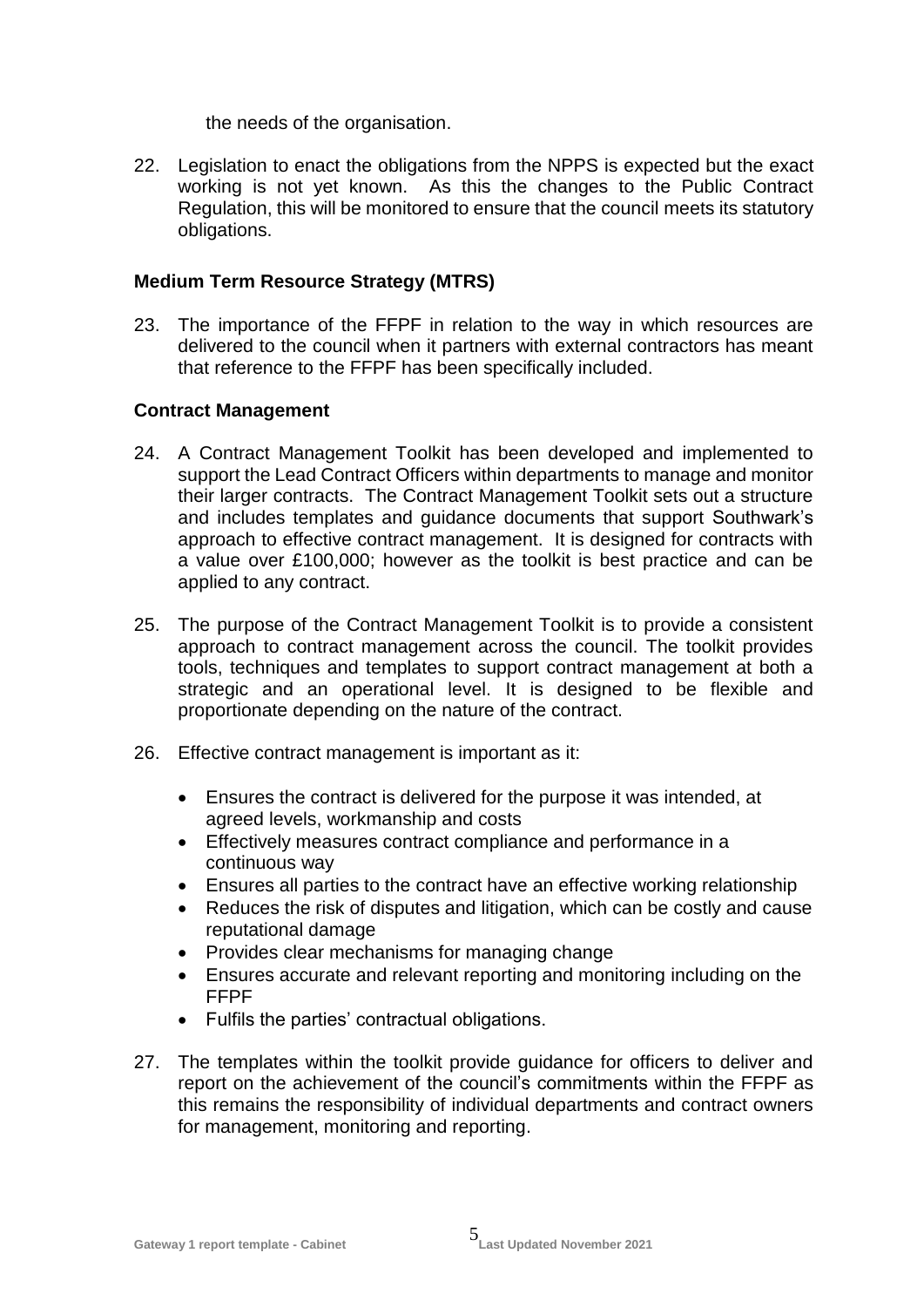## **Social Value**

- 28. Social Value is defined by the Public Services (Social Value) Act 2012 (PSSVA) as "the additional benefit to the community from a commissioning or procurement process over and above the direct purchasing of goods, services and outcomes". The Act requires considerations at the pre-procurement stage of how the procurement might "improve the economic, social and environmental well-being of the relevant area" via the procurement process.
- 29. The council's approach goes further than the requirements of the Act, which covers only services contracts over £189k in value. The FFPF confirmed that social value should be considered for inclusion in all contracts (goods, works and services) over £100k.
- 30. In recognition of the significant impact that the council's spend can have on its residents and local area, the FFPF states that all tenders, over £100k in value should include social value criteria equivalent to at least 15% of the tender evaluation scores. Full details of the evaluation criteria and the assessment of social value should be set out in the gateway 1 report as this has to be assessed on a case-by-case basis.
- 31. The ideal area for social value is to be a win/win: of benefit to the council / borough but practicable for a supplier to offer. This may be offering apprenticeships, work placements or career talks at schools. Equally it can also cover elements around efforts towards meeting the council's environmental targets e.g. carbon reduction targets (aiming for a carbon neutral borough by recycling / use of sustainable materials / reduction in use of single use plastics).
- 32. As set out in the January 2021 report, the council uses the Social Value Portal for appropriate larger value and longer terms contracts that seek approval from Cabinet for their procurement strategy and award.
- 33. These have been used but have been lesser in relation to the delivery of some of the new council homes procurement processes. These have been generally very high value but have relatively quick procurement timelines, especially with time-limited grant conditions attached and are complex in their ability to approach the market.
- 34. Social Value has been included from the start of the FFPF with guidance on allowing percentages of up to 15% being allocated to Social Value. As per the report to Cabinet in January 2021, those contracts over a value for which they come to Cabinet will also, where appropriate, utilise greater support via the use of the Social Value Portal (SVP). This tool allows suppliers to bid against Themes, Outcomes and Measures (TOMs) including those that are central to Southwark's commitments, such as London Living Wage (LLW). Successful suppliers use the SVP to report on social value delivery and record this as part of contract management and monitoring.
- 35. This has worked well to date and social value inclusions within procurements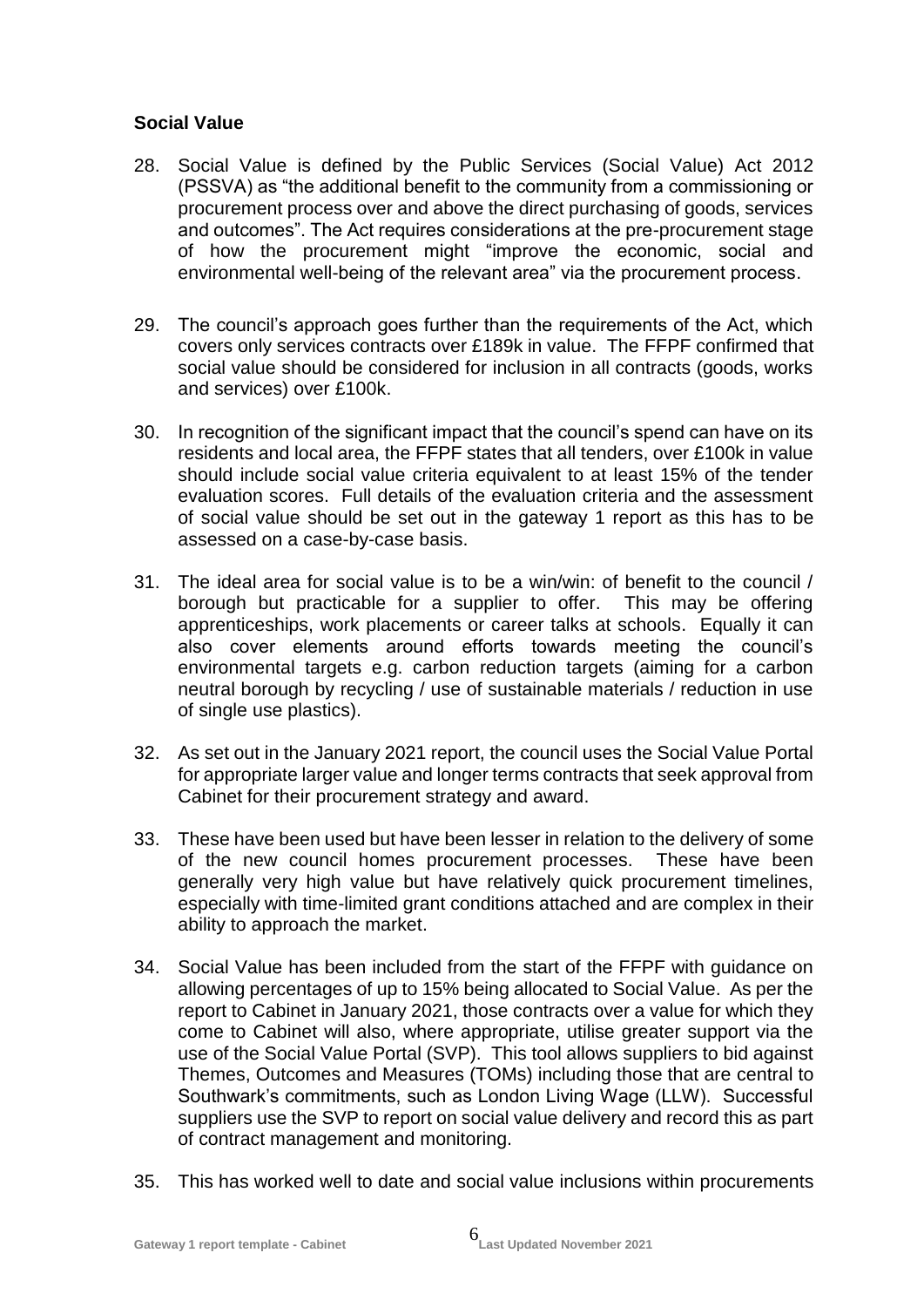has been successful in delivering outcomes for Southwark and its residents.

36. Social value does present challenges in relation to the core focus of what is desirable from external partner organisations in support of delivering apprenticeships and achieving carbon neutrality but the complexities that are presented, such as definitions of local within London are an ongoing area of challenge to successfully support the delivery of Southwark's Fairer Future Commitments and Borough Plan.

#### **Framework Agreements**

37. Framework Agreements are often used by the council to access goods, works and services that have been procured in accordance with the Public Contract Regulations (2015). When calling off from a Framework Agreement, it can be challenging to incorporate the full obligations of the FFPF but this should be explored by officers and set out in relevant gateway reports where intending to use a framework, how these elements will be included.

#### **Update on additional elements**

38. A number of elements in relation to the FFPF are still outstanding as have been noted in previous reports.

| Bring the Southwark construction         | The Southwark construction charter is    |  |  |
|------------------------------------------|------------------------------------------|--|--|
| charter back to cabinet for approval in  | based on the Unite charter and is on     |  |  |
| September 2019. Once agreed, it will     | hold pending ongoing consideration by    |  |  |
| be incorporated into future              | the trade union of revisions: it will be |  |  |
| construction contracts entered into by   | brought back to cabinet once Unite       |  |  |
| the council.                             | has finalised the wording.               |  |  |
| Undertake further investigation into the | This action was put on hold during the   |  |  |
| work of 'Electronic Watch' which         | pandemic with prioritisation of          |  |  |
| monitors the public procurement of       | resources as this work requires the      |  |  |
| electronic goods and supply chains,      | involvement of the shared IT service.    |  |  |
| with a view to see what more the         | Resources to undertake this work have    |  |  |
| council needs to do to ensure the rights | yet to be identified.                    |  |  |
| of all workers in our electronic supply  |                                          |  |  |
| chain are respected and their working    |                                          |  |  |
| conditions are safe and decent           |                                          |  |  |

## **The refreshed Fairer Future Procurement Framework**

- 39. The refreshed Fairer Future Procurement Framework is attached at Appendix 1. Further changes made in light of other policy commitments are set out in the paragraphs below.
- 40. The Economic Renewal Plan includes a work stream (2.19) being led by the Local Economy Team to support Southwark Black, Asian and Minority Ethnic led and women-led businesses to secure contracts with public sector anchor institutions. One of the key tasks is to develop a plan of support, aligned to the FFPF, to assist these enterprises to bid for and secure public sector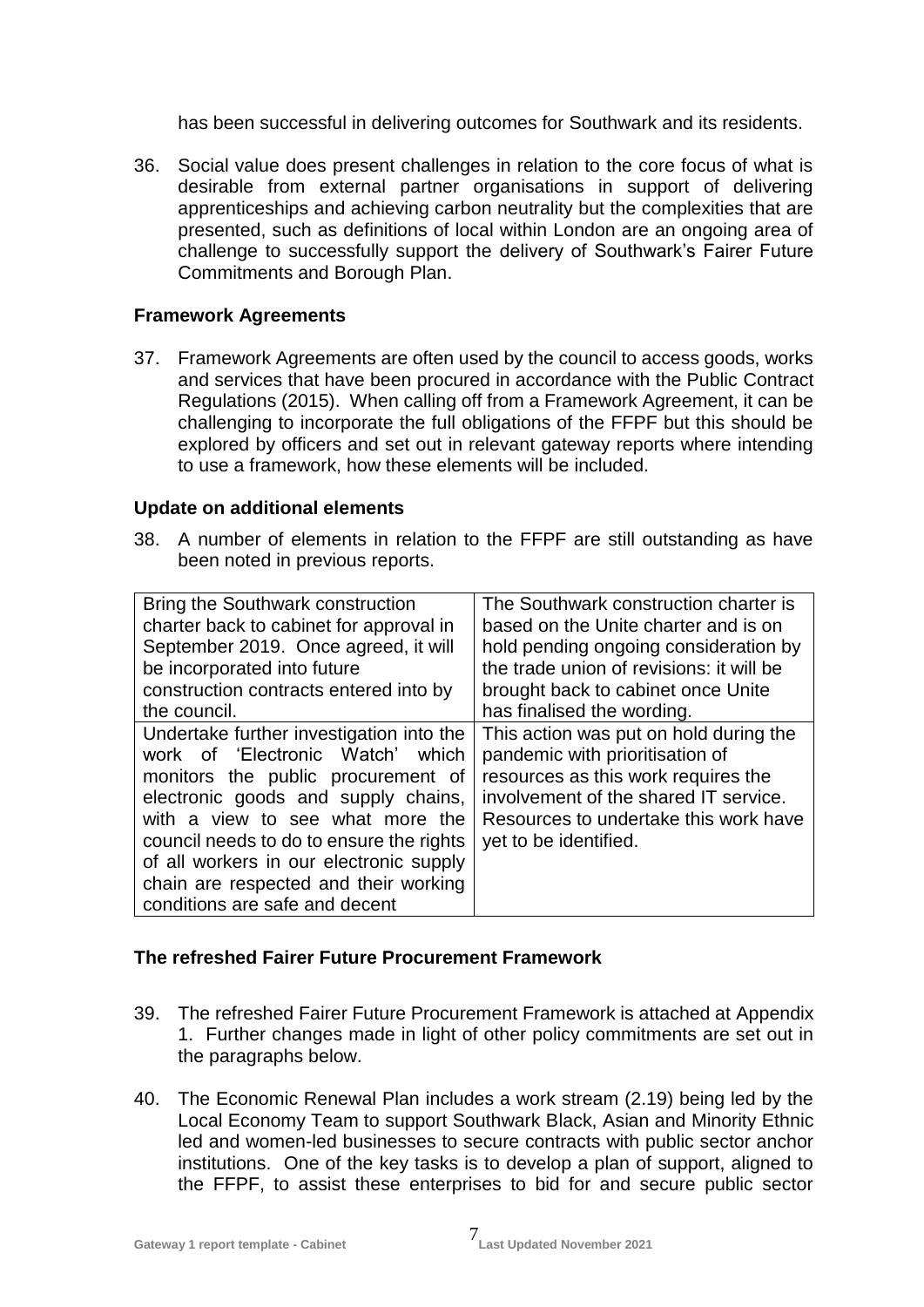contracts. These commitments are also set out in the council's Borough Plan and are reflected in the refreshed FFPF.

- 41. The Economic Renewal Plan also sets out a work stream (2.20) to encourage all Southwark businesses with more than 50 employees to publish their Black Asian and Minority Ethnic and gender pay gaps ( this is also included in the council's Borough Plan) and notes that as part of the FFPF, the council will request that all contractors with 50+ employees commit to publish their Black, Asian and Minority Ethnic and gender pay gap on contracts greater than £100k and will also develop an engagement plan with Southwark businesses to encourage them to do this. The requirements for the gender and Black, Asian and Minority Ethnic pay gap information that go above and beyond statutory provisions are already within the FFPF.
- 42. As noted, the Contract Management Toolkit that has been developed that includes the templates to support the management and monitoring of contracts, including the obligations of the FFPF as an aid for departments and Lead Contract Officers when managing their contracts.

## **Next Steps**

- 43. Further updates on local spend reporting as the basis for delivering upon the scrutiny recommendations will follow the work being undertaken by CLES as set out in paragraph 15 above.
- 44. In relation to the FFPF, there are a number of areas that it is recommended that work is undertaken in addition to those elements already covered in this report that will be reported back to Cabinet by the end of 2022.
- 45. The progress undertaken by the council in relation to the delivery of Social Value from its procurement processes is recognised but should be reviewed through 2022/23 to develop a Social Value Strategy for Southwark Council that takes into consideration:
	- the council's priorities and updated borough plan
	- the work and opportunities presented across the council on this area including on Climate Change and Action Plans
	- the work associated Community Wealth Building and Economic Renewal aims via networks of Southwark-based Anchor Institutions, in relation to key shared areas of interest in procurement, social value, climate change and modern slavery
	- the statutory framework that new Public Contract Regulations will present in relation to Social Value.
- 46. A review of governance arrangements should be made with recommendations around the processes for departments to report at a council-wide level, the performance of their contracts in relation to core contract deliverables, social value commitments and adherence to the FFPF requirements by their contracts.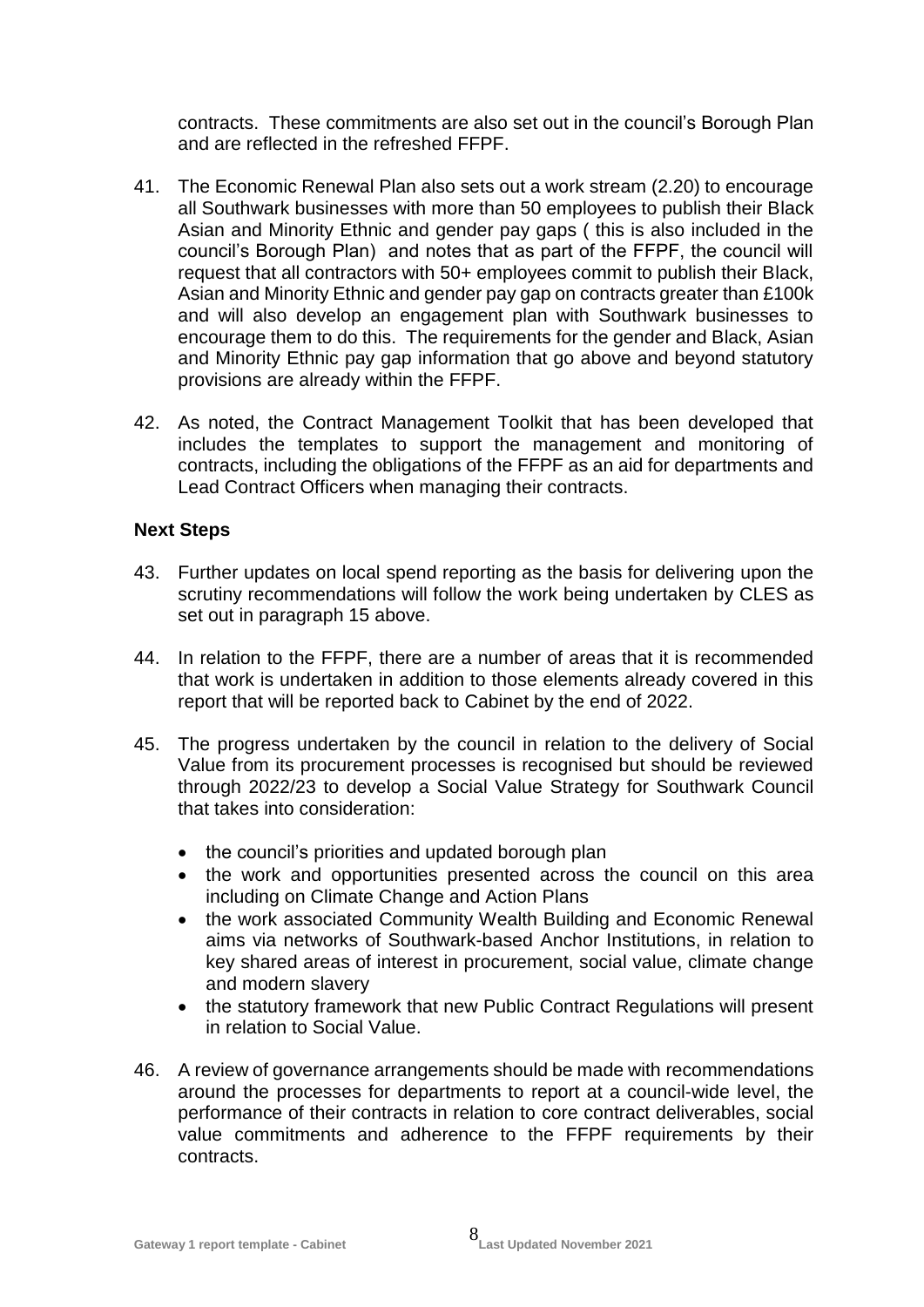47. Review of the impact of new procurement legislation will be undertaken as soon as this is available.

## **Identified risks for the procurement**

48. There are no specific risks inherent in the recommendations contained within the FFPF. Each procurement required appropriate decision making processes to be carried out within the governance process and include any risks that are specific to the procurement being carried out.

## **Key / Non Key decisions**

49. This report deals with a key decision.

## **Policy Framework Implications**

50. The FFPF is designed to support in the delivery of the Fairer Future Commitments and the council's Borough Plan delivered via external partner organisations.

## **Community, equalities (including socio-economic) and health impacts**

## **Community impact statement**

51. There are no direct implications of the FFPF on community impact as these will be required in line with the council's requirements in line with the community impact for all contracts and to be reported in gateway reports for all over £100k in value.

## **Equalities (including socio-economic) impact statement**

- 52. The public sector equality duty (PSED) requires the council to give due consideration to the needs of different protected characteristics in relation to the three parts of the duty:
	- a) Eliminating discrimination, harassment and victimisation.
	- b) Advancing equality of opportunity, including finding out about and meeting diverse needs of our local communities, addressing disadvantage and barriers to equal access; enabling all voices to be heard in our engagement and consultation undertaken; increasing the participation of underrepresented groups.
	- c) Fostering good community relations; promoting good relations; to be a borough where all feel welcome, included, valued, safe and respected.
- 53. The PSED is now also further reinforced in the two additional Fairer Future values that the council will:
	- a) Always work to make Southwark more equal and just
	- b) Stand against all forms of discrimination and racism.
- 54. The revised FFPF has been amended to include commitments in the Borough Plan, Economic Renewal Plan and Southwark Stands Together: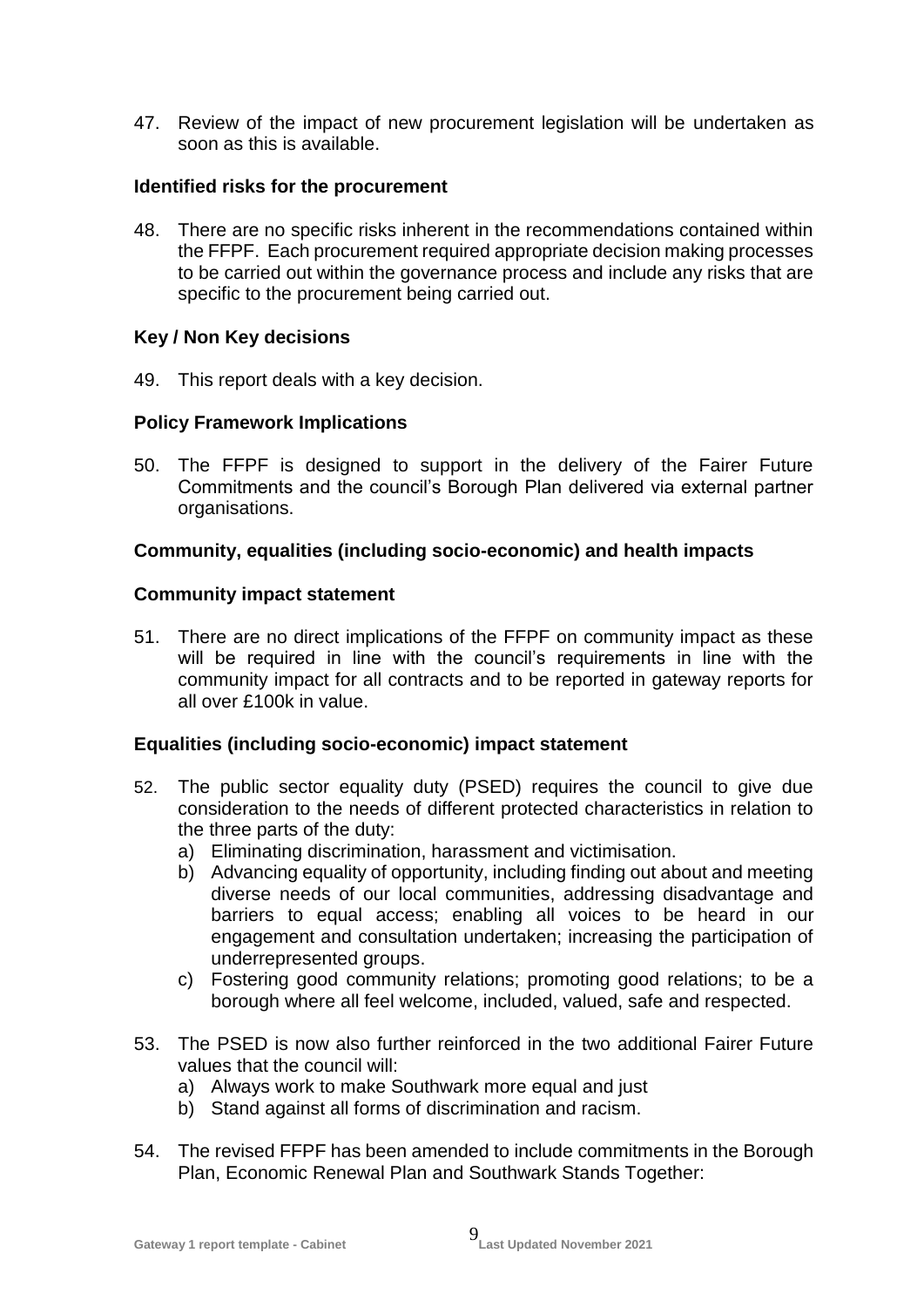- An equality impact and needs analysis (EINA) must inform all commissioning and procurement. All Gateway 0 strategic assessments and Gateway 1 reports must show that all relevant equality issues and obligations are taken into account and planned throughout both the procurement process and in the delivery of those functions on behalf of the council.
- The Southwark Framework for Equality replaced the Approach to Equality after being approved by cabinet in July 2021. One key element will be commissioning, procurement and equalities. Revised guidance will also be produced in September 2022 to support officers undertaking procurement or commissioning processes in relation to equalities.
- 55. The public sector equality duty (PSED) is a continuing duty, equality considerations must be considered at each stage of the commissioning and procurement cycle.
- 56. There are no direct implications of the changes to the FFPF on equality requirements as all procurement and contracts over a value of £100k will be required to complete gateway forms in line with the council's Framework for Equalities that includes socio-economic impact.

## **Health impact statement**

57. There is no direct implication of the FFPF on the health of residents of the borough, as the specific details and implications of procurement processes for all requirements that are required and will be recorded in gateway reports for all contracts over £100k in value with their health impact statement.

# **Climate change implications**

58. The FFPF now includes the obligations to review and include the requirements of Southwark Council's Climate Change Strategy when assessing all relevant contract. Future work on developing additional processes and information that will support procurements around baselines plans and reporting are planned and will be supported to include these elements within the FFPF as part of procurement evaluation processes and during the performance of the contract as part of the contract management and reporting mechanisms.

## **Staffing/procurement implications**

59. No additional resource implications follow from the recommendations in the updated Fairer Future Procurement Framework. A review of a future resourcing implications that arise from the outcomes of the CLES work in relation the delivery of the scrutiny panel recommendations and in support of great local spend and Community Wealth Building will be considered by the Local Economy and Procurement Advice Teams respectively.

# **Financial implications**

60. There are no direct implications of the Fairer Future Procurement Framework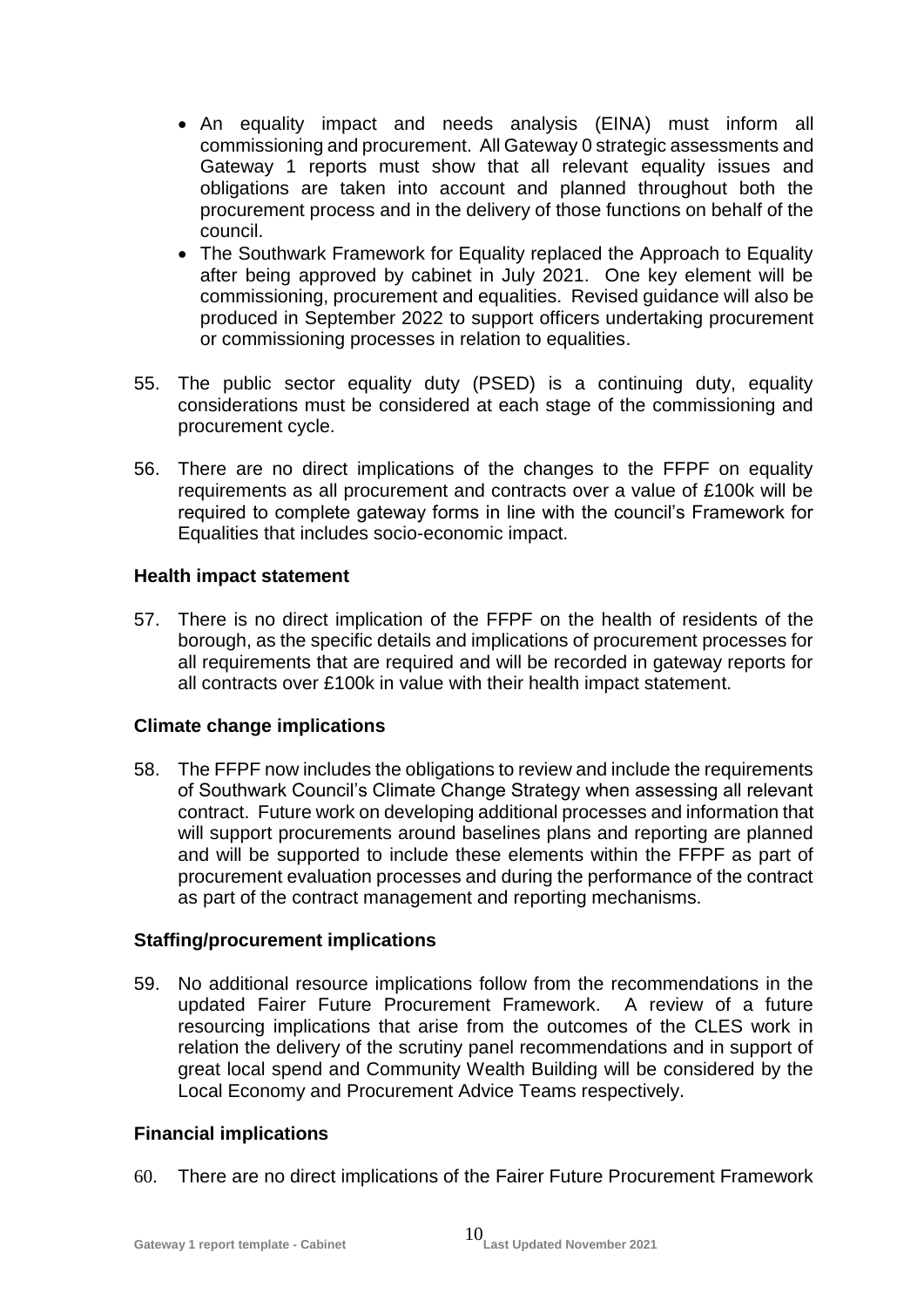and all information will be contained within individual gateway reports relating to contracts.

61. There are potential resource implications and any budgetary implications arising from these will need to be considered as part of the wider consideration of next steps. Where it is not possible to contain the costs of any action plans arising from this report within existing budgets, they may need to be considered in relation to seeking additional funding as part of the council's budget setting process.

# **Legal implications**

62. Please see concurrent from the Director of Law and Governance.

# **SUPPLEMENTARY ADVICE FROM OTHER OFFICERS**

## **Director of Law and Governance**

- 63. This report seeks the Cabinet's approval to the refreshed Fairer Future Procurement Framework (FFPF), shown in Appendix 1 and to note the update on actions taken to enhance the council's commitment to social value in procurement. Cabinet is also requested to agree the continued delegation of approval for minor and consequential amendments to the FFPF to the Director of Law and Governance, in consultation with the Cabinet Member for Finance & Resources. Furthermore, Cabinet is requested to note the on-going work across the council, led by the Local Economy Team to support the delivery of the recommendations of the education and business scrutiny commission's report on procurement: accessibility and social value from July 2020 as detailed in paragraph 15 of this report.
- 64. Paragraph 17 of this report gives a summary of the updates to the FFPF with further details being in the body of this report and in Appendix 1.
- 65. The key considerations and commitments set out in the FFPF and council procurements must comply with and be delivered in accordance with all applicable UK legislation and guidance. Relevant legislation are noted in the FFPF, but includes the Public Contract Regulations 2015, as amended by Brexit provisions including the Public Procurement (Amendment etc.) (EU Exit) Regulations 2020 SI 2020 No.1319, the Public Services (Social Value) Act 2012 and the Equality Act 2010. There is also a need to ensure compliance with the council's Contract Standing Orders which forms part of the council's Constitution. In addition, the National Procurement Strategy Statement published by the government in June 2021 sets out the requirements for all local authorities and includes the requirements outlined in paragraph 21 of this report and paragraph 78 of the FFPF. Officers in Law and Governance will continue to provide support and guidance in the implementation of the refreshed FFPF, and any necessary amendments to contract and tender documents.
- 66. The Cabinet's attention is drawn to the Public Sector Equality duty (PSED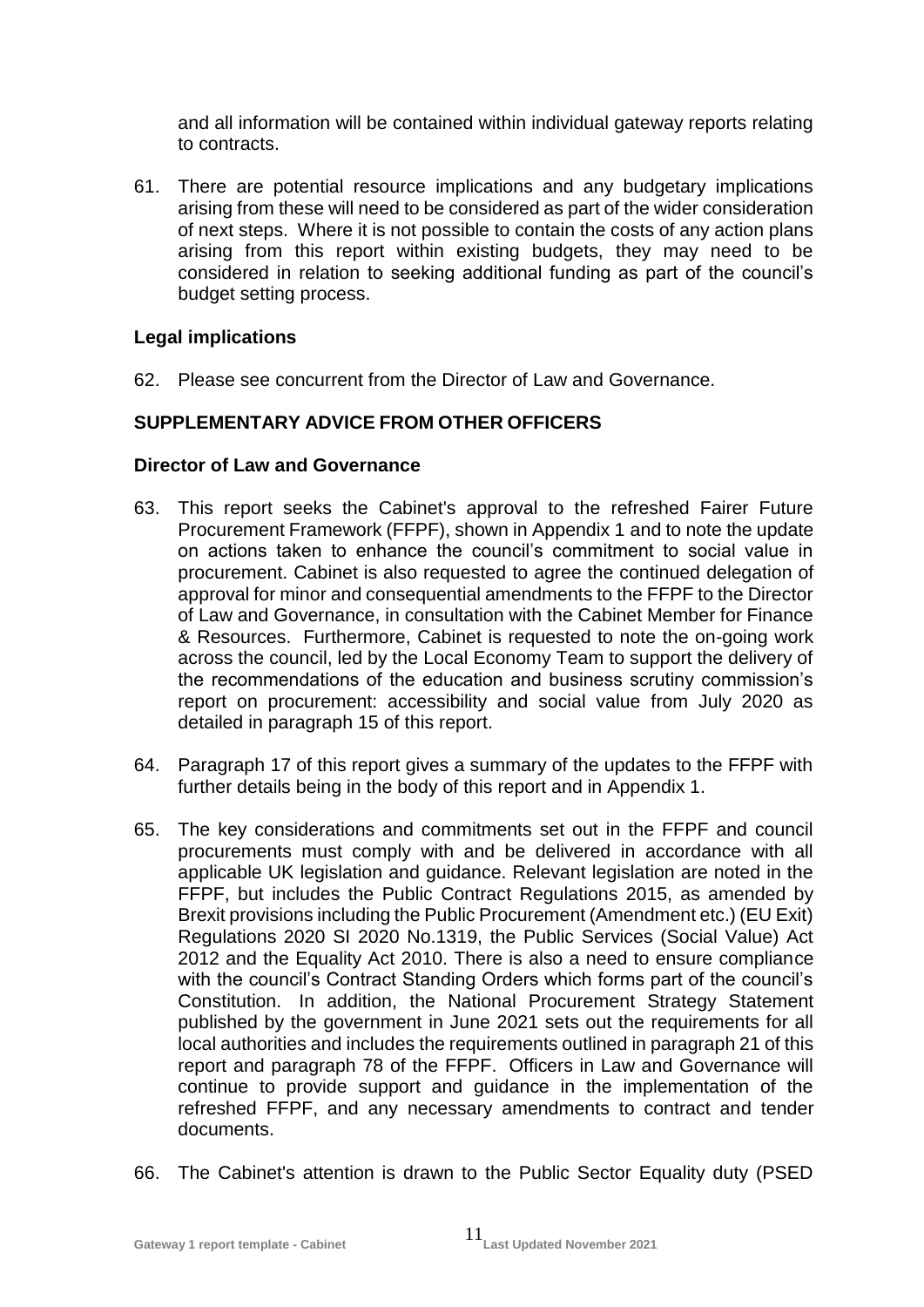General Duty) under the Equality Act 2010, and when making decisions to have regard to the need to (a) eliminate discrimination, harassment, victimisation or other prohibited conduct, (b) to advance equality of opportunity and (c) foster good relations between persons who share a relevant protected characteristic and those who do not share it. The relevant characteristics are age, disability, gender reassignment, pregnancy and maternity, race, relation, religion or belief, sex and sexual orientation, The duty also applies to marriage and civil partnership but only in relation to (a). The Cabinet is specifically referred to the community impact statement at paragraphs 51 to 57 of this report, and also paragraph 22 of the FFPF setting out the consideration that has been given to equalities issues, which should be considered when approving the recommendations in this report.

#### **Background Documents Held At Contact** Report to cabinet 18 January 2021 | Constitutional Team Southwark Council 160 Tooley Street London SE1 2QH [Paula.thornton@s](mailto:Paula.thornton@southwark.gov.uk) [outhwark.gov.uk](mailto:Paula.thornton@southwark.gov.uk) **Link (please copy and paste into browser):** https://moderngov.southwark.gov.uk/documents/s93008/Report%20Update%20on%20Fair er%20Future%20Procurement%20Framework.pdf Report to cabinet 8 December 2020: Constitutional Team Southwark Council 160 Tooley Street London SE1 2QH [Paula.thornton@s](mailto:Paula.thornton@southwark.gov.uk) [outhwark.gov.uk](mailto:Paula.thornton@southwark.gov.uk) **Link (please copy and paste into browser):** https://moderngov.southwark.gov.uk/documents/s92387/Report%20Response%20to%20t he%20Education%20Business%20Scrutiny%20Commission%20report%20on%20procure ment%20accessibility.pdf Report to cabinet Report to cabinet Constitutional Team 18 June 2019: Southwark Council 160 Tooley Street London SE1 2QH [Paula.thornton@s](mailto:Paula.thornton@southwark.gov.uk) [outhwark.gov.uk](mailto:Paula.thornton@southwark.gov.uk) **Link (please copy and paste into browser):** http://moderngov.southwark.gov.uk/documents/s83220/Report%20Fairer%20Future%20Pr ocurement%20Strategy.pdf

## **BACKGROUND DOCUMENTS**

## **APPENDICES**

| <b>No</b>  | Title                                                   |
|------------|---------------------------------------------------------|
| Appendix 1 | <b>Fairer Future Procurement Framework January 2022</b> |